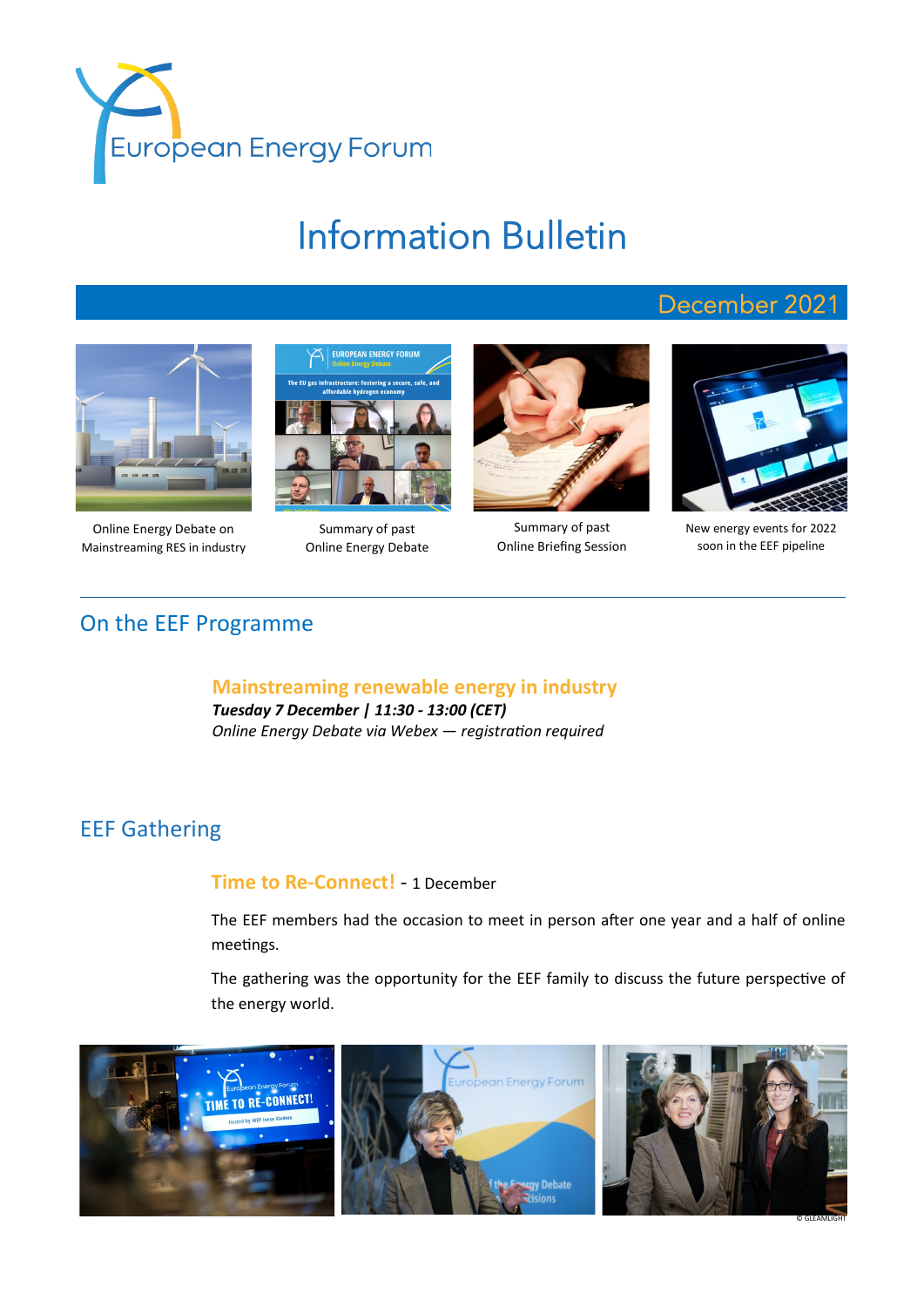

## Past Online Energy Debate

## **The EU gas infrastructure: fostering a secure, safe, and affordable hydrogen economy** - 9 November

After exchanging on the EU demand for hydrogen in our October event, the EEF Members met virtually to discuss how to design a safe, secure, and cost-effective pan-European hydrogen Market.



**Torben Brabo,** President of Gas Infrastructure Europe (GIE), told us existing European gas infrastructure's readiness to contribute to creating an EU hydrogen market can help save money and time. GIE members are doing their best to get their infrastructure ready, although different European areas move at different speed. A coherent and dynamic legislative framework, flexibility for Member States, guarantees of origin, networking planning between gas and electricity and a level playing field are all key elements to proceeding even faster. On the legislative framework, Mr Brabo suggested in the first phase it could rely on existing natural gas regulation, taking the best parts of roles and responsibilities from the existing markets, with



**Thierry Trouvé**, CEO of GRTgaz, first shared insights on the French hydrogen strategy for 2030, which aims to make France a frontrunner in green hydrogen. The  $H_2$  market is expected to develop in three phases: from local ecosystems to hydrogen valleys via a regional pipeline transport network, to an interconnected network at EU scale for pipeline transport integrating storage infrastructures. Massifying hydrogen production capacity and connecting industrial basins would bring down costs, while the development of the  $H_2$  market would benefit security of supply, competitiveness and the energy system's resilience. Mr. Trouvé finally shared expectations that the upcoming Hydrogen and Gas markets Decarbonisation Package will bring clarity and visibility to interested stakeholders.



**Camilla Palladino**, Executive Vice-President Strategy & Investor Relations at Snam, explained Italy is ideally suited to become a hydrogen hub as it has good production potential, access to excellent resources, an extensive network connecting it to North Africa – expected driver of  $H_2$ production globally – and a good export potential. While hydrogen development will start from pilot projects, the long-term expectation is a centralized model where green  $H_2$  production is done at scale in the best suited areas and transport and storage are central, similarly to what is now the case for gas. According to Ms. Palladino, to encourage the system to develop, there is a need to define hydrogen standards, facilitate hydrogen transport and imports, promote the increase of demand, clarify the regulatory environment and make sure desirable investments are not precluded.



After listening to these initial remarks, panellist **MEPs Jerzy Buzek** - EEF President**, Massimiliano Salini** and **Ondrej Knotek** - EEF Directors, and **Radan Kanev** - EEF Active Member, in turn shared some personal thoughts and asked several questions to the industry representatives, particularly focusing on the need of ensuring hydrogen access to all EU countries, the technical adaptations required for the gas infrastructure to accommodate hydrogen, the potential and limits of blending, as well as the cost-efficiency of retrofitted vs newly built  $H_2$  infrastructure. The discussion they had with the speakers also touched upon many different legislative initiatives - either already on the table or foreseen in the future – and the contribution they could bring to designing a well-functioning and well-integrated hydrogen market.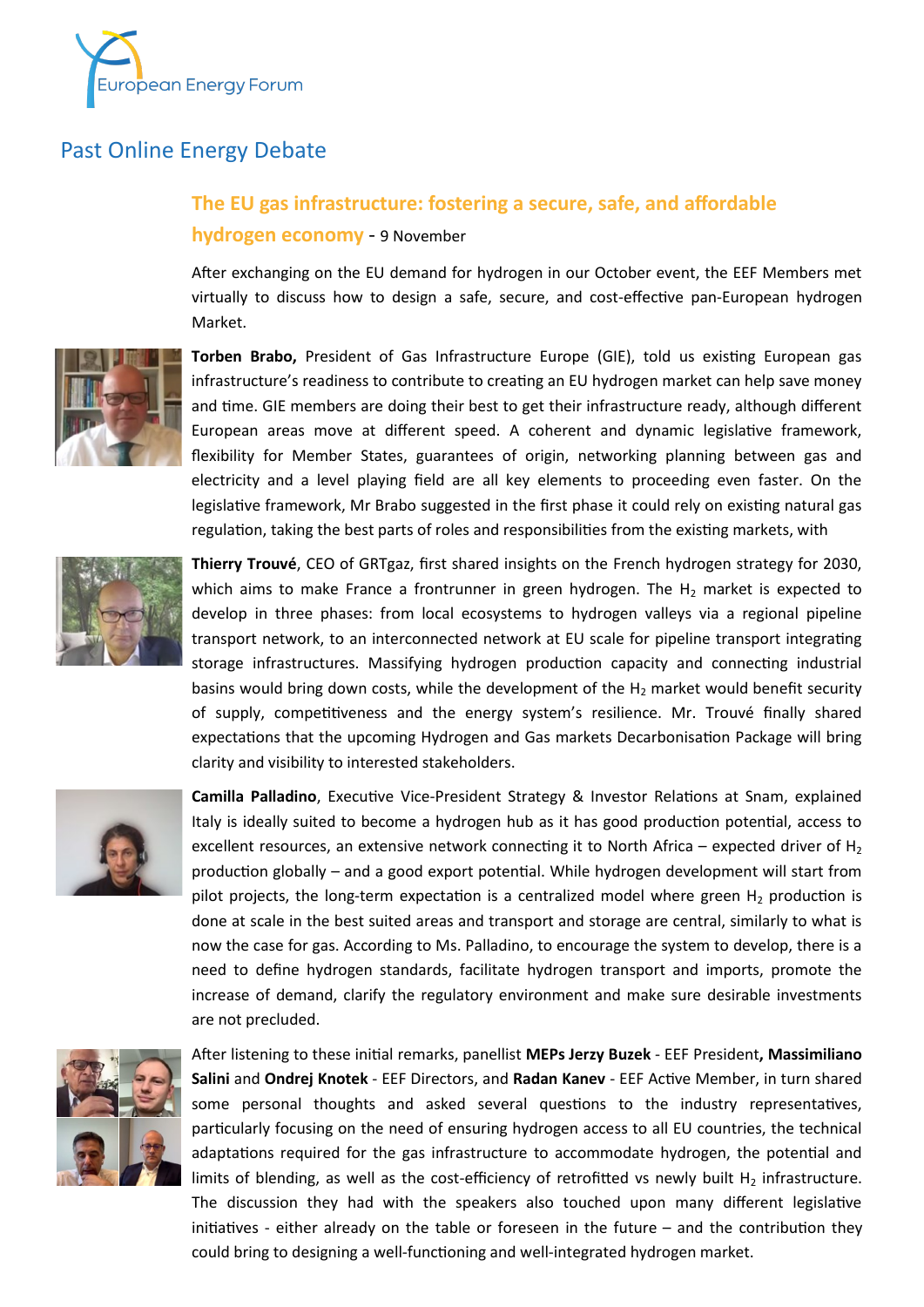

#### Past Online Briefing Session

#### **Understanding Carbon Capture and Storage: what's its role in getting us to**

#### **net-zero?** - 19 November

In her speech at the Carbon Capture, Utilisation and Storage Forum, launched in October, Commissioner for Energy **Kadri Simson** underlined, among other things, the need to step up awareness raising on Carbon Capture Storage (CCS) and Utilisation (CCU), one key technology to help us get to net-zero which still suffers from myths and misconceptions.

Building on that, the EEF decided to offer a technical online briefing session aimed to provide MEP Advisers and Assistants with an opportunity to get to know more on different technical aspects of carbon capture, transport and storage, with another session dedicated to carbon utilization to follow.



In welcoming our participants, the chair **MEP Radan Kanev**, Active Member of the EEF, said that when discussing EU climate and industrial policies, among which all new provisions under the Fit for 55 Package, a "technology-first" approach is the best to adopt. Making sure the right, affordable and viable technologies are in place is necessary for a successful transition. When it comes to CCS, this is key to allowing for emission reduction, especially in hard-to-abate sectors, which are very vulnerable to global competition yet extremely important for the EU economy.

Studying, assessing and understanding this technology is thus a priority and MEP Kanev said it was very glad to see EEF Associate Members' experts willing to share their knowledge on that.



**Lucie Boost**, EU Affairs Manager at Equinor, offered a comprehensive overview on the story and state of play of CCS, explaining how the business case has evolved over time. When the CCS Directive was created in 2009, there was one single value chain: carbon capture was applied to a plant and transported via a dedicated pipeline to a dedicated storage, yet projects based on this model failed to reach mature stage. Today, different emission sources as well as transport and storage options have emerged, along with different operators. Concerning the CCS legal framework, Ms Boost explained there is quite a bit already available, yet the change in the business case should be reflected in new legislation as well.



Hugues Foucault, CO<sub>2</sub> Capture R&D Manager at TotalEnergies, presented different capture technologies, starting from clarifying the difference between post-combustion, pre-combustion and oxy-fuel combustion technologies. He then explained that any fuel burning produces a limited amount of  $CO<sub>2</sub>$ , with a first challenge consisting in getting to high purity  $CO<sub>2</sub>$  in order for that CO<sub>2</sub> to be captured; the lower the CO<sub>2</sub> content, the more the energy required to capture it – he specified. Mr. Foucault then offered an overview of what  $CO<sub>2</sub>$  cost depends on, adding the cost issue remains one of the key hurdles to  $CO<sub>2</sub>$  capture development. New solvents and technologies are currently being either studied or developed, which could enable  $CO<sub>2</sub>$  capture uptake at lower costs.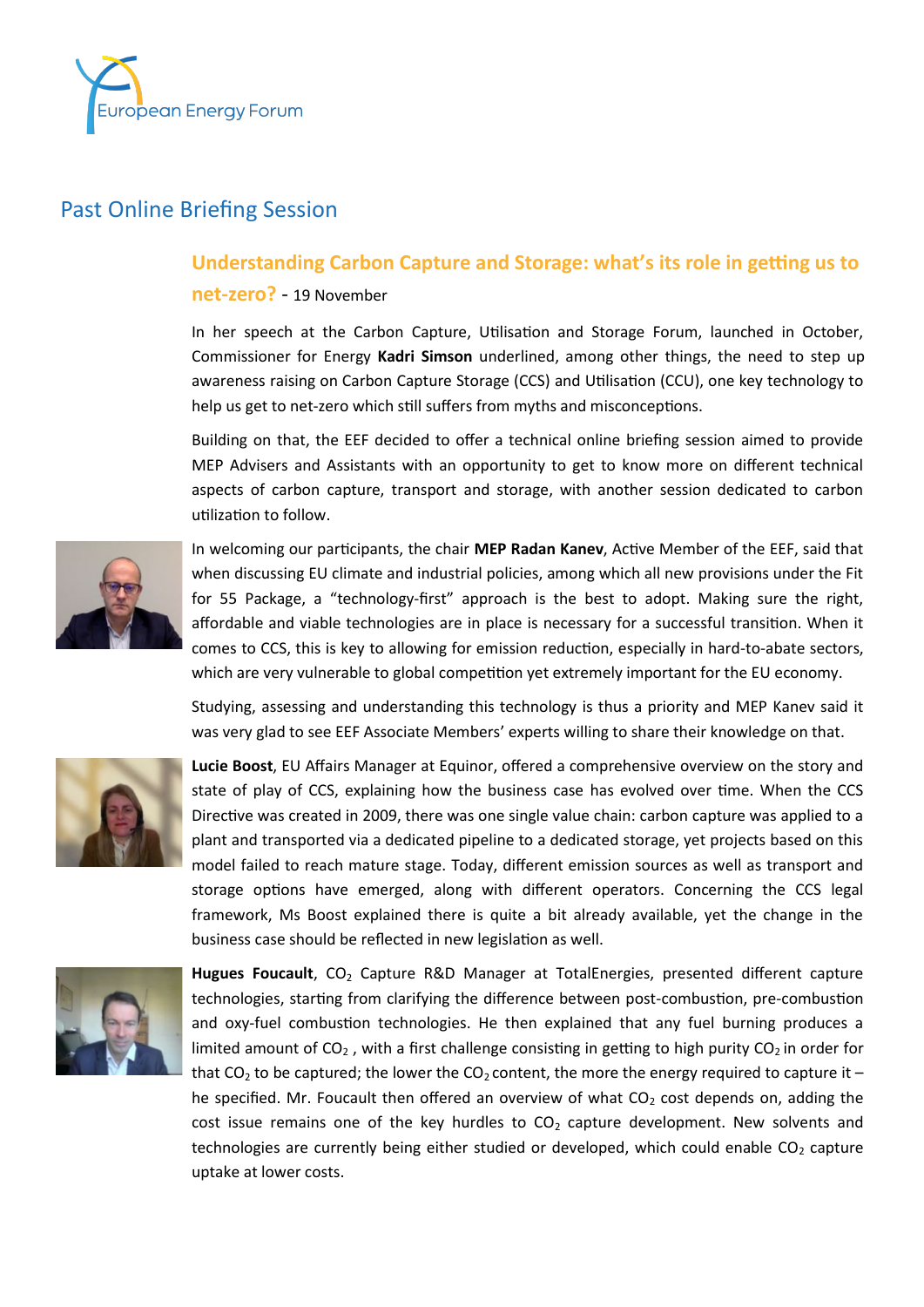



Once captured,  $CO<sub>2</sub>$  needs to be transported and this may happen through different modalities, as we were told by Alistair Tucker, General Manager CCUS Europe at Shell. In Europe, CO<sub>2</sub> transport is only at an early stage.  $CO<sub>2</sub>$  first needs to be compressed to be transported and work in terms of pressure management is required before injecting it into storage reservoirs. While pipelines are best suited for large volumes, shipping is more flexible: a combination of both is thus the preferrable option. Mr Tucker presented two projects being good examples of  $CO<sub>2</sub>$ transport development: the Northern Lights - where  $CO<sub>2</sub>$  from capture sites is transported by ship to a terminal in western Norway for intermediate storage – and the Aramis project in the Netherlands, based on the development of integration between pipeline and shipping transport solutions.



**Andrew Lightfoot**, Strategy and Advocacy Advisor, Low Carbon Solutions at ExxonMobil and **Peter Zweigel, R&D** Task Lead CO<sub>2</sub> storage integrity and monitoring at Equinor focused on CO<sub>2</sub> storage options.

Injecting  $CO<sub>2</sub>$  deep into the ground is the only way of permanently store it. Today, there are two possible storage options, both under development in Europe: depleted former oil and gas reservoirs and deep saline formations. If the first enable to reuse existing infrastructure and facilities, saline formations can store much larger volumes. Europe has enough storage capacity to satisfy future demand, but as this is not evenly distributed, a good transport network will be key. Mr Lightfoot also told us injected  $CO<sub>2</sub>$  can be monitored through seismic data, which helps ensure storage safety and increase confidence in the system.



Following up on storage theory, **Mr Zweigel** exemplified some aspects of storage – namely monitoring and safety – by presenting the Sleipner and Snøhvit CCS projects in Norway. The Sleipner is the longest ongoing project in history (25 years) and was the first offshore project globally. Storage is monitored through time-lapse seismic data, that Mr Zweigel shared with us explaining how it confirms  $CO<sub>2</sub>$  is safely stored in the Sleipner gas reservoir. In the Snøhvit CCS project,  $CO<sub>2</sub>$  is stored at greater depth – around 2,5 km beneath the sea. Even if the rock is much harder over there, image monitoring is still possible to investigate where  $CO<sub>2</sub>$  is distributed: the data shared with us showed more standard storage conditions and confirmed storage safety.



Luke Warren, H<sub>2</sub> & CCUS External Advisor at bp offered some insights on CCS in the UK, where the technology is perceived as being key not only to reaching climate goals, but also for economic growth and industrial competitive transformation. After telling us about the UK approach to CCS, he presented us with two projects where many emitters forming industrial clusters are tied together to common  $CO<sub>2</sub>$  infrastructure. The UK government has put forward different regulated economic instruments and targeted mechanisms to support the development of the technology and our speaker gave us a snapshot of some of them. This has enabled much to happen in a relatively short period of time, yet substantial further developments are required to meet the UK climate ambitions.



Last but not least to share insightful remarks was **Chris Bolesta**, CCUS Policy Lead at DG ENER, European Commission. Starting from the very first mention of CCS in official EC papers in 2006, he guided us through the evolution of the Commission's vision on and support to this technology. Back at the beginning, several tools were put in place by the EC to foster CCS projects development, but eventually no project materialised as expected.